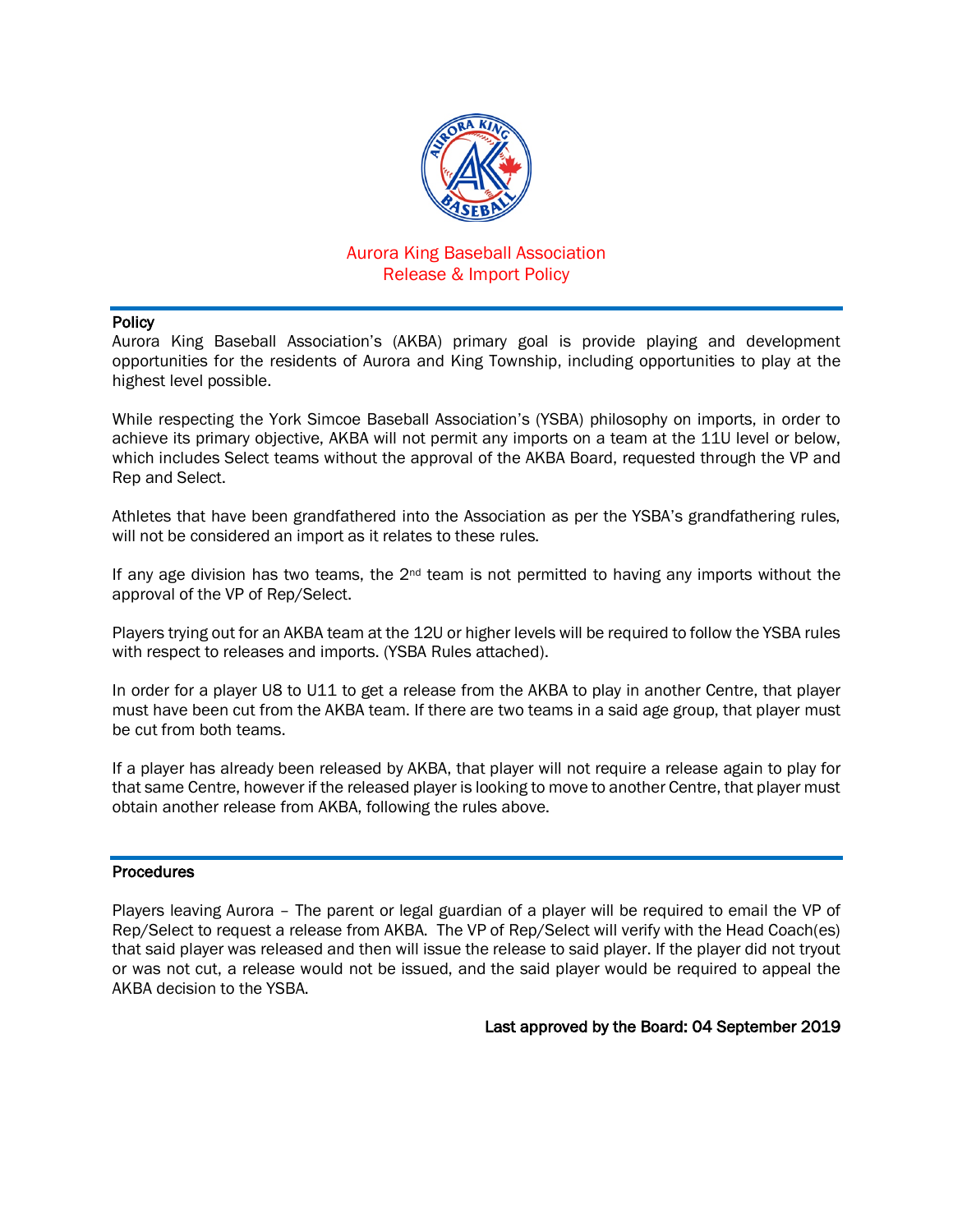# **Appendix A**

# **2020 YSBA RELEASE POLICY**

#### **14U and Above**

Tryouts for teams may start as early as the day following Labour Day.

No Local YSBA Release is required the day following Labour Day through October  $31<sup>st</sup>$ .

Any player signed by a team during this period will be deemed to have a Local Association release.

A player requesting to be signed after October  $31^{st}$  will require a Local Association release. If the requested release is denied, the Rep appeal process is available.

### **12U-13U**

Tryouts for teams may start as early as the day following Labour Day.

No Local YSBA Release is required the day following Labour Day through October  $31^{st}$ .

Once a player is offered, and accepts, a spot on a team other than their home Local Association, a request must be made to the YSBA for Affiliate Approval, which will be granted.

A player requesting to be signed after October 31<sup>st</sup> will require a Local Association release. If the requested release is denied, the Rep appeal process is available.

#### *Exceptions:*

Any 12U and 13U player from a B Center or lower playing on a Classified Single A team during the regular season, may only receive a release if that player is trying out for a team that was classified AAA/AA the previous year and has no intention to drop down to Single A.

It is understood that the playing rights of a player, who tries out for one or more AAA/AA team(s) and is not selected, will remain where they were as determined by section RP1.5 (b) of the Baseball Ontario Constitution and By-laws of the Rep Division and the Rep Playing Rules.

## **11U and Under**

No change to current YSBA By-laws.

## **8U/9U**

No 8U/9U player will be provided a Release unless there is, a) no Rep team in their home Local Association or b) they have been cut from the home Local Association team they tried out for.

#### **PLAYERS WISHING TO LEAVE YSBA**

Any player, whose playing rights are held by a Local Association within the YSBA, requesting to be signed by a Local Association outside of the YSBA will require a release from both their home Local Association and Affiliate Association (YSBA) at all levels, except Junior and Senior.

#### **PLAYERS WISHING TO ENTER YSBA**

Any player requesting to be signed by a Local Association within the YSBA, whose playing rights are held by a Local Association not a member of the YSBA, will require a release from both their home Local Association and respective Affiliated Association at all levels, except Junior and Senior.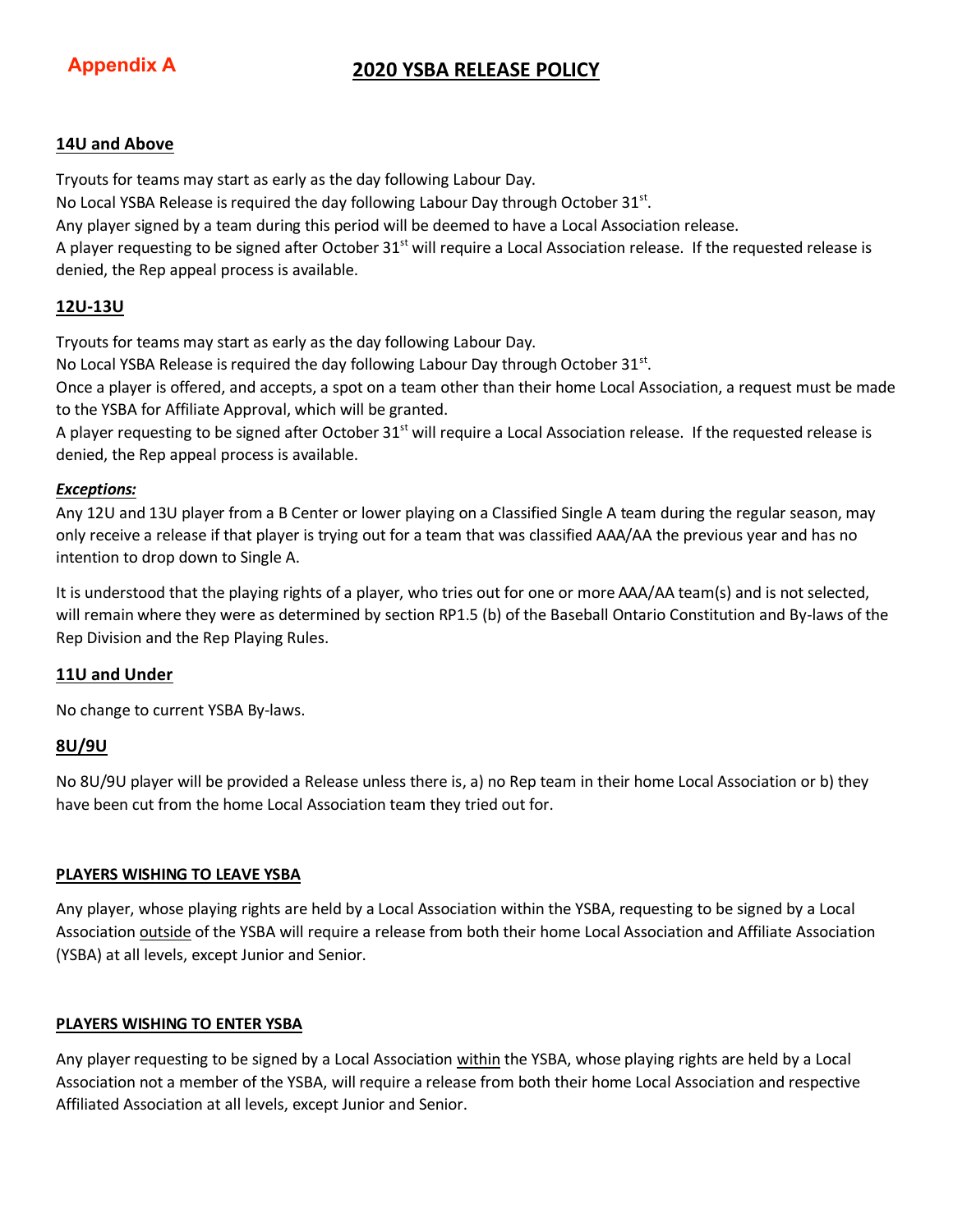#### **NO TEAM IN HOME LOCAL ASSOCIATION**

Where there is a Local Association but the Local Association does not have a team at that particular series, a player may play for any team within the YSBA without a release. For the purposes of this rule, minor (e.g. 8U (Minor Rookie), 10U (Minor Mosquito), etc.) is not defined as a separate series from major (e.g. 9U (Rookie Ball), 11U (Mosquito), etc.). If a combined minor/major program is offered by a Local Association, then the Local Association is considered to have a team in the particular series. The player is expected to return to his/her Local Association, unless a release is obtained.

#### **TAMPERING**

The Head Coach of a team found to have tampered with a player, as defined by the Baseball Ontario Constitution and By-laws of the Rep Division, will receive a three (3) game suspension and a \$250 fine levied to his/her Local Association for each incidence of tampering. Tampering includes any address manipulation that is discovered prior to the start of the season.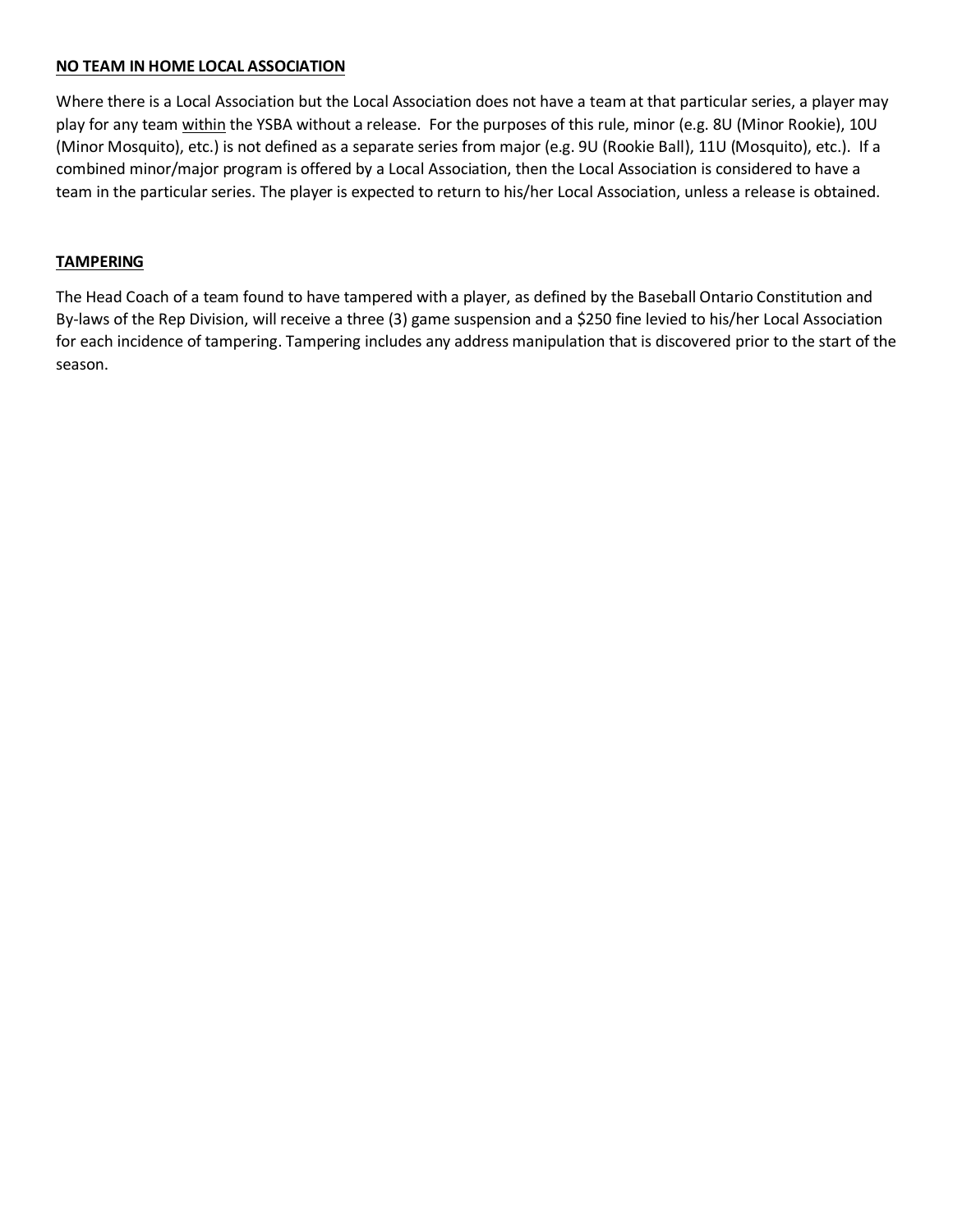# **INDEX**

| 1.  |                                                                                |  |
|-----|--------------------------------------------------------------------------------|--|
| 2.  |                                                                                |  |
| 3.  |                                                                                |  |
| 4.  |                                                                                |  |
| 5.  |                                                                                |  |
| 6.  |                                                                                |  |
| 7.  |                                                                                |  |
| 8.  |                                                                                |  |
| 9.  |                                                                                |  |
| 10. |                                                                                |  |
| 11. |                                                                                |  |
| 12. |                                                                                |  |
| 13. |                                                                                |  |
| 14. |                                                                                |  |
| 15. |                                                                                |  |
| 16. |                                                                                |  |
| 17. |                                                                                |  |
| 18. |                                                                                |  |
| 19. |                                                                                |  |
| 20. |                                                                                |  |
| 21. |                                                                                |  |
| 22. |                                                                                |  |
| 23. | Baseball Ontario Elite League (15UB antam, 16U Minor Midget and 1218U Midget14 |  |
| 24. |                                                                                |  |
| 25. |                                                                                |  |
|     |                                                                                |  |
|     |                                                                                |  |
|     |                                                                                |  |

and the control of the control of the control of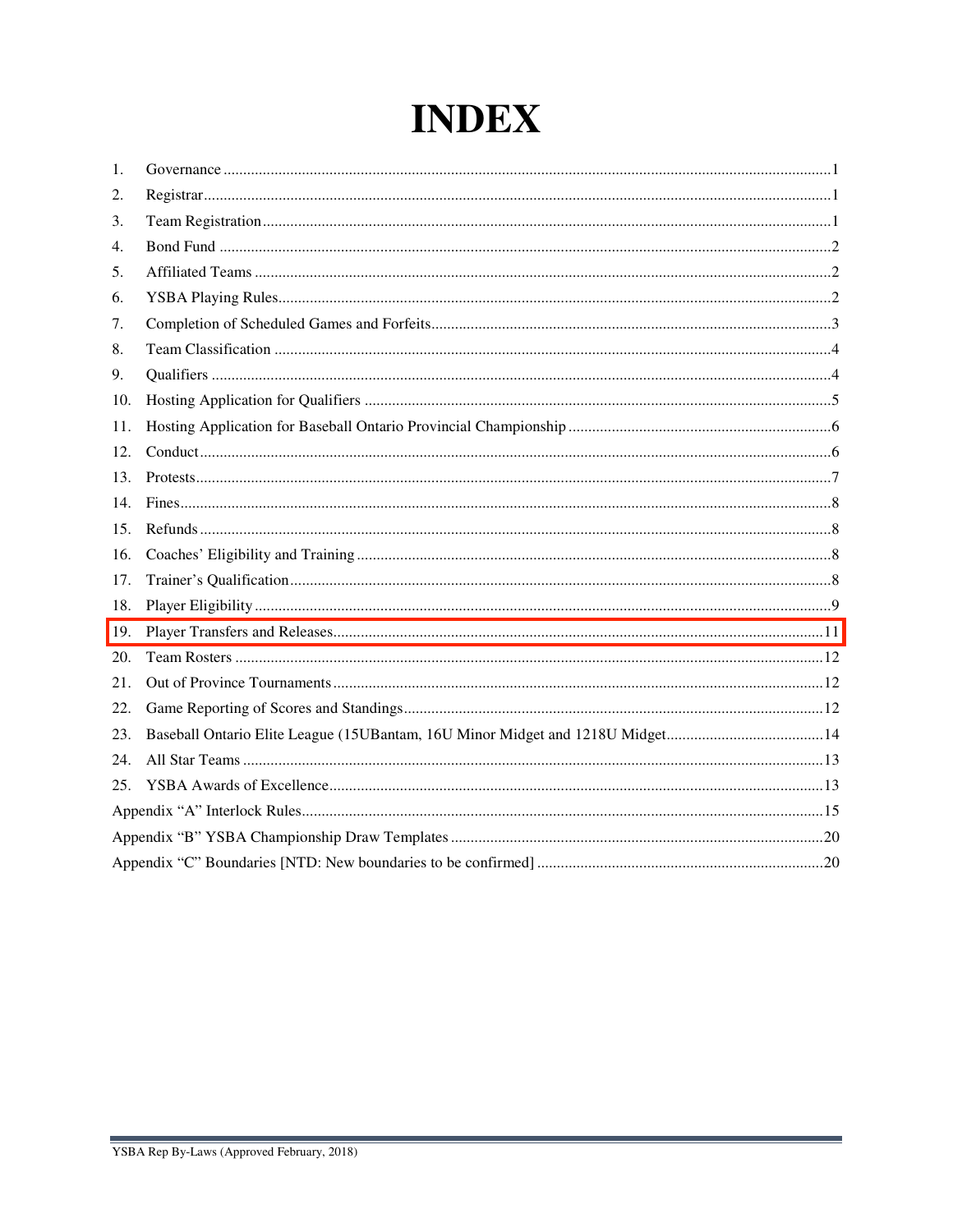#### **19. Player Transfers and Releases**

#### (a) Divisional Restrictions

- (i) 8U Minor Rookie Ball players may not transfer to another Local even if they are planning to play at the 9U Rookie Ball level.
- (ii) When a player has played outside his home Local and wishes to go to another Local outside of his home Local (but within the YSBA), releases are required from both the Home Local (where the player resides) and the Local for which the player last played.
- (iii) Players wishing to play in the Baseball Ontario Elite League (see Section 23 below) and secure a spot on the roster for a 15U Bantam/18U Midget Elite League Team are not subject to the Release rules. See Section 23 below for further details.

#### (b) Release Process

- (i) A player needs to secure his or her release from their home Local before the player can tryout (9U Rookie to 13U Peewee) or play on (14U Minor Bantam to 21U Junior) any other team.
- (ii) If a player wishes to leave the YSBA, the player must obtain a Local release, and then the player shall apply to the YSBA Policies and Procedures Chair for a YSBA Release. For greater certainty, the player may **NOT** tryout with any team outside of the YSBA without first securing the Local release **and** the YSBA Release.
- (iii) Players will apply directly to the Chair of the Policies & Procedures Committee in writing for either a YSBA. The Chair will forward to the YSBA Board of Directors (for review and approval) any request for a Release out of the YSBA.
- (iv) Any player who has requested a release from their Local and the release has neither been granted nor denied may apply directly to the YSBA Policies & Procedures Committee no earlier than thirty (30) days from the original request date to their Local.

#### (c) Denial of Local Release

- (i) If a player is denied a Local release, the player may appeal directly to the Chair of the YSBA Policies & Procedures Committee.
- (ii) The Chair of the YSBA Policies & Procedures Committee will set up a hearing of all the parties to review the facts and render a decision. The Chair will provide a schedule of hearing dates.
- (iii) If the appeal is approved, the player shall be entitled to a release from their Local **ONLY**. Any player wishing to play for a team **outside of the YSBA**, must secure a written release from the YSBA.
- (iv) If the appeal is denied, the player may then appeal the decision to the Chair of the Technical Committee of the OBA.
- (d) Application for a Release (for movement outside the YSBA)
	- (i) All players shall tryout with a team within the YSBA boundaries other than their previous season's team, before pursuing a release to play outside the YSBA boundaries.
	- (ii) A player requesting a release must complete a YSBA Request Release Form (which can be found on the YSBA website) and submit it to the Chair of the YSBA Policies & Procedures Committee. The Chair will review the request to determine if additional information is required, there is sufficient information to process the request or a Release hearing should be scheduled. The Chair will forward to the YSBA Board of Directors (for review and approval) any request for a Release out of the YSBA.

**NOTE: A YSBA Release request will not be reviewed until the applicant has been granted or denied a release from his Local, or until the passing of thirty (30) days from the date on which the release was requested (as per section 19(b)(iv)).**